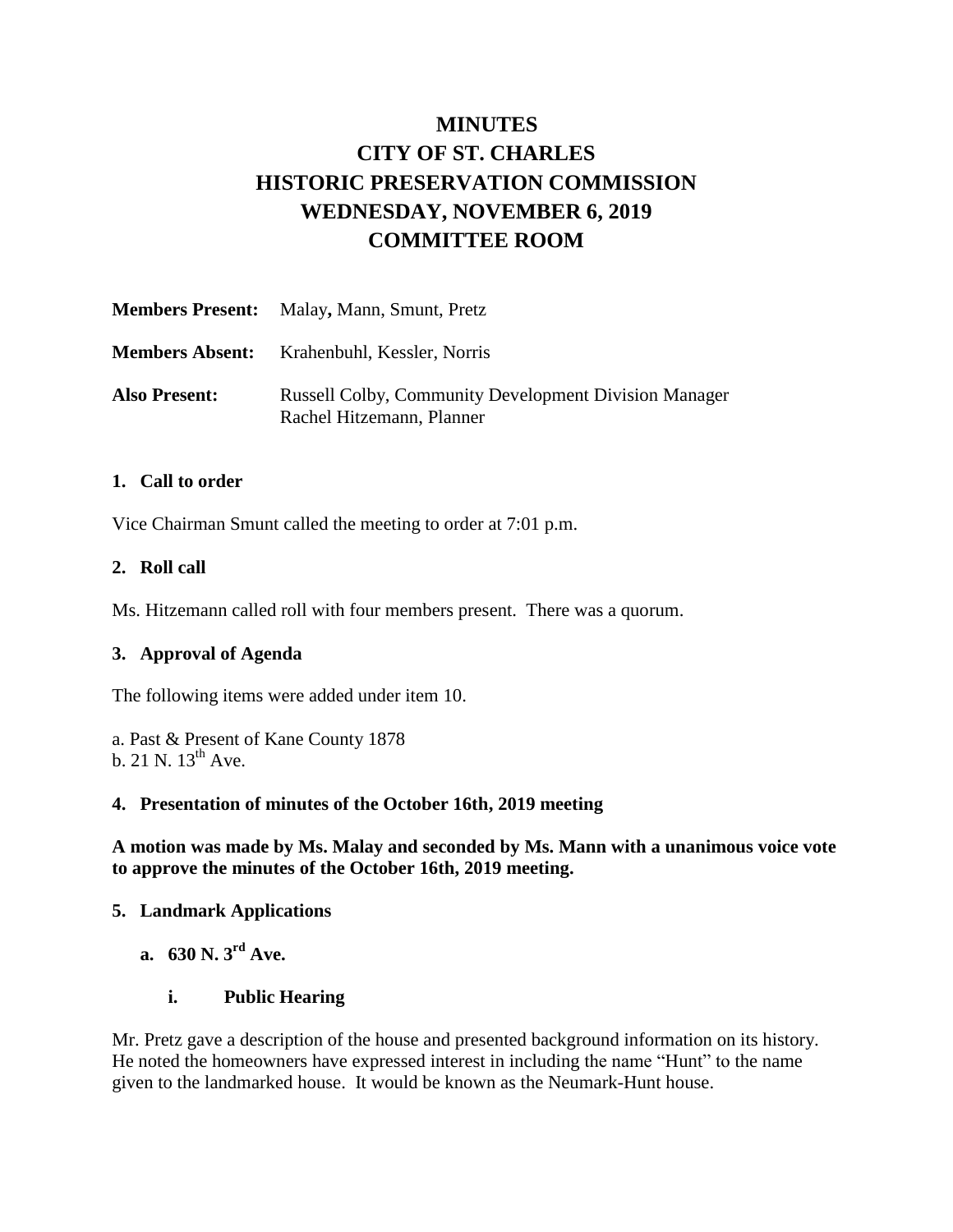Historic Preservation Commission Minutes – November 6, 2019 Page 2

**A motion was made by Ms. Malay and seconded by Ms. Mann with a unanimous voice vote to close the public hearing.** 

#### **ii. Landmark Recommendation**

**A motion was made by Ms. Malay and seconded by Mr. Pretz with a unanimous voice vote to recommend to City Council approval of landmark status for 630 N. 3rd Avenue as the Neumark-Hunt house.** 

#### **6. Certificate of Appropriateness (COA) applications**

**a. 105 E. Main St. (Arcada)**

The proposal is for the installation of a new rooftop HVAC system. It will be larger than the current system and will be visible from some of the surrounding streets. Once installed, the owners will determine if some type of screening structure is needed to help make it less visible.

#### **A motion was made by Ms. Malay and seconded by Ms. Mann with a unanimous voice vote to approve the COA as presented.**

#### **b. 515 Walnut St.**

The proposal is for the installation of a new staircase going to the second floor. The original staircase was attached to the brick of the garage which allowed water to seep in. It was removed because it was causing structural damage. The new staircase will be made of treated wood and will be supported by new footings. It will resemble the look of the original staircase.

**A motion was made by Ms. Malay and seconded by Mr. Pretz with a unanimous voice vote to approve the COA contingent upon the stairs matching the original as shown in the picture presented.**

#### **c. 11 E. Main St.**

The proposal is for the replacement of 7 windows in the rear of the building. The Commissioners previously reviewed this item and conducted an on-site visit. The applicant provided some additional information on his plans for the inside.

#### **A motion was made by Ms. Malay and seconded by Ms. Mann with a unanimous voice vote to approve the COA as presented.**

# **7. Grant Applications**

**a. 11 E. Main St.**